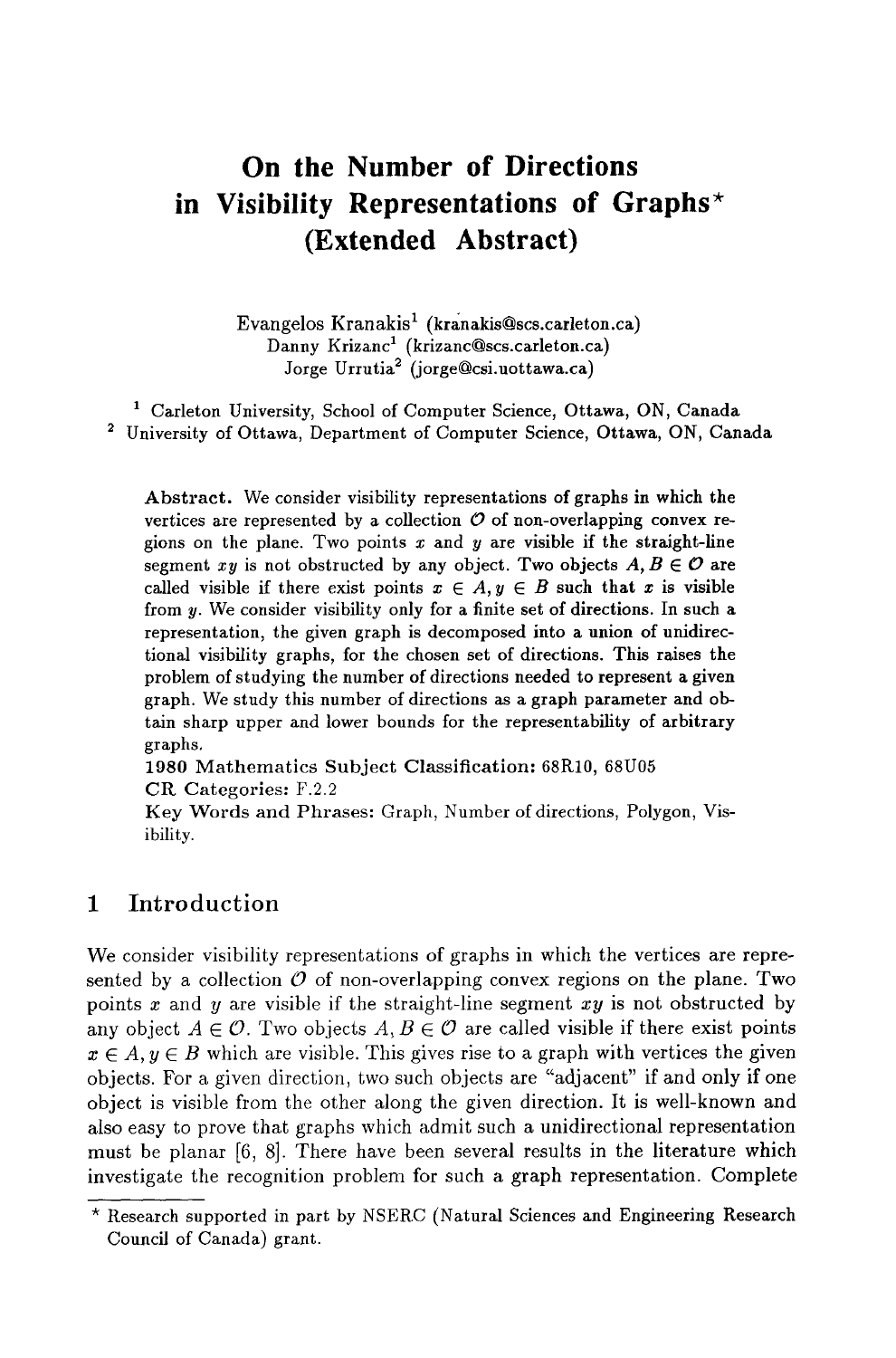characterizations exist for unidirectional representations as well as partial results for 2-directional representations [1, 5, 6, 8].

Every graph can be represented as the visibility graph of a collection of nonoverlapping convex regions in such a way that the given graph is decomposed into a union of unidirectional visibility graphs for an appropriately chosen set of directions. Indeed, draw the graph on the plane such that the edges are straight line segments and no three vertices are on the same line. Now replace the vertices with sufficiently small circles. Clearly, every graph can be represented with  $|E|$ directions, where  $E$  is the set of edges.

This raises the problem of studying the number of directions needed to represent a given graph. We study this number of directions as a graph parameter and obtain upper and lower bounds for arbitrary as well as specific graphs. We call a graph k-directional if it can be represented this way with at most k directions.

The usual criteria for drawing a graph involve minimizing parameters such as number of directions of edges, as well as "misalignments". In particular, this makes desirable visibility representations with "low" number of directions. Our result implies that there exist *n* vertex graphs for which "low"  $\geq n^2/\log n$ .

#### 1.1 Definitions

Let  $\mathcal O$  be a collection of n non-overlapping, convex regions on the plane. For any given direction  $\phi$  we define the visibility graph among these objects along direction  $\phi$  as follows:

- 1. vertices of the graph are the  $n$  objects,
- 2. for  $a, b$  objects,  $\{a, b\}$  is an edge if and only if  $a$  is visible from  $b$  along direction  $\phi$ .

As pointed out before, for every graph  $G = (V, E)$  we can find a collection of  $n$  plane, non-overlapping convex objects such that  $G$  can be represented as the union of graphs  $G_{\phi} = (V, E_{\phi}), \phi \in \Phi$ , where  $\Phi$  is an appropriately selected set of directions. We denote with  $\text{dir}(G)$  the minimum number  $|\Phi|$  of directions needed to represent G. It is clear from the definitions that  $\text{dir}(G) \leq |E|$ .

In addition, we will also consider the case where only directions are considered for which no two objects have the same supporting line. We denote with  $\text{dir}^*(G)$ the minimum number  $|\Phi|$  of directions needed to represent G in this way. A related graph parameter is the thicknes of a graph G, denoted by  $\theta(G)$ , and is defined in [3] as follows: it is the smallest number of planar subgraphs whose union is  $G$ . A well-known result  $[6, 8]$  states that unidirected graphs are planar. This implies that  $\theta(G) \le \text{dir}(G) \le \text{dir}^*(G) \le |E|.$ 

In general, we make the assumption that our objects are compact convex sets. For a given direction and any convex object on the plane it is clear that the visibility of the object is fully determined by the line segment which is delimited by the convex object and the tangents to the object parallel to the given direction (see Figure 1). For this reason (as it is customary) for any fixed direction we will represent the objects as line segments perpendicular to the given direction.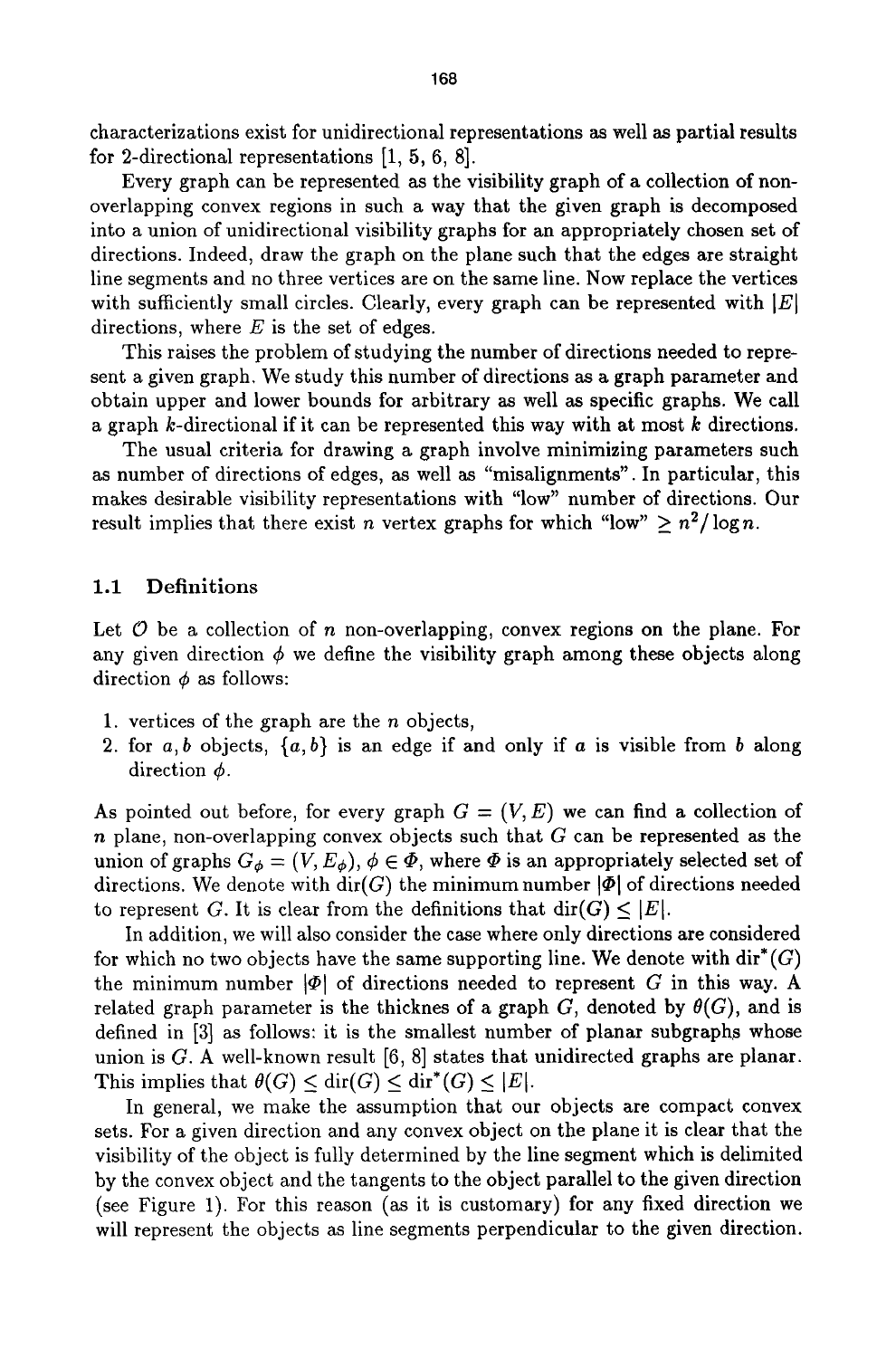

Fig. 1. Reducing objects to straight-line segments.

In a similar manner we can define the quantities  $\text{dir}_{seg}(G), \text{dir}_{seg}^*(G)$ , where the set  $\mathcal O$  of objects consists of finite straight-line segments. Although not explicitely proved, the results of Section 2 are still valid for these parameters. The necessary modifications are left to the reader.

#### 1.2 Results of the paper

Here is a summary of the results of the paper. In Section 2 we consider techniques for determining the size of dir(G) for arbitrary graphs G. The quantity dir<sup>\*</sup>(G) has a different behavior. It turns out that one can obtain sharper bounds on  $\dim^*(G)$  when the given graph has girth at least four. This enables us to determine the number of directions for several special graphs, like multidimensional grids, complete bipartite, etc. In Section 3 we give strong lower bounds on the number of directions needed to represent a graph when the objects are polygons. In particular, we show the existence of n vertex graphs G such that  $\text{dir}_{seg}(G)$  =  $\Omega(n^2/\log n)$ . In Section 4 we consider unidirectional representations of graphs in three dimensions where the objects are polygons parallel to the  $xy$ -plane. We show that all hamiltonian graphs have such a representation and give a tight bound on the number of vertices of the polygons.

# **2 Number of Directions**

In this section we obtain estimates on the parameters  $\text{dir}(G)$  and  $\text{dir}^*(G)$ . For any graph G let G denote the complement of  $G$ ; this has the same set of vertices, but two points are adjacet in  $\bar{G}$  if and only if they are not adjacent in G.

**Theorem 1.** For any graph G, either  $\text{dir}(G) = \Omega(n)$  or  $\text{dir}(\overline{G}) = \Omega(n)$ .

PROOF (OUTLINE) The theorem will follow from the following lemmas.

Lemma2 [6, 8]. *Unzdireclional graphs are planar.* 

**Lemma3.** For any graph  $G = (V, E)$  on n vertices we have that  $\text{dir}(G) \geq$  $|E|/3(n-2)$ .

**169**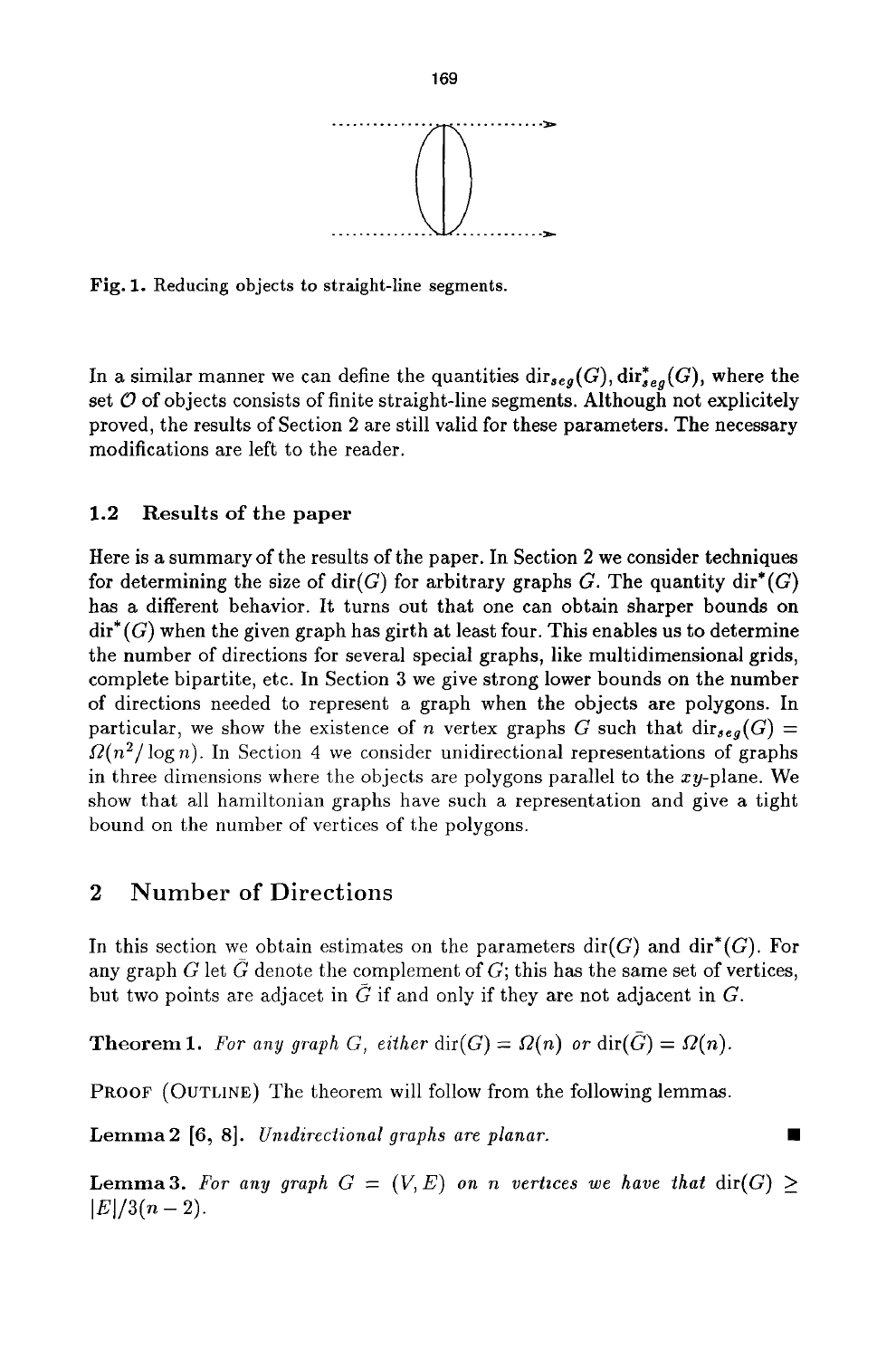170

**PROOF** Let  $\Phi$  be a set of directions representing the graph G for a given set of objects. Let  $E_{\phi}$  be the set of edges corresponding to direction  $\phi$ . We know that  $E = \bigcup_{\phi \in \Phi} E_{\phi}$  and therefore  $|E| = \sum_{\phi \in \Phi} |E_{\phi}|$ . However each graph  $G_{\phi}$  is planar. Hence  $|\tilde{E}_{\phi}| \leq 3(n-2)$ , which proves the desired result.

Now we can finish the proof of Theorem 1. Let  $G = (V, E)$  be a given graph. If  $|E| \ge n(n-1)/4$  then by Lemma 3 dir(G) =  $\Omega(n)$ . Otherwise, the complement of G must have at least  $n(n-1)/4$  edges, in which case the same lemma applies. This proves the theorem.

For graphs with girth  $> 4$  we can prove a better lower bound.

**Theorem 4.** For any graph  $G = (V, E)$  on n vertices and girth at least 4 we *have that*  $\text{dir}^*(G) \geq |E|/(n-1)$ .

PROOF (OUTLINE) First we need the following simple lemma.

Lemma5 [6, 8]. *No cycle of more than 3 nodes is representable with only one direction, when no two segment endpoints form a line parallel to the given direction. 9* 

To prove the main theorem we argue as before. Let  $\Phi$  be a set of directions representing the graph G for a given set of objects. Let  $E_{\phi}$  be the set of edges corresponding to direction  $\phi$ . We know that  $E = \bigcup_{\phi \in \Phi} E_{\phi}$  and therefore  $|E|$  =  $\sum_{\phi \in \Phi} |E_{\phi}|$ . Since the girth of G is  $\geq 4$  the graph  $G_{\phi}$  (see Lemma 5) cannot have any cycles. Hence it is a tree and we have that  $|E_{\phi}| \leq n - 1$ . This proves the theorem. **The contract of the contract of the contract of the contract of the contract of the contract of the contract of the contract of the contract of the contract of the contract of the contract of the contract of the** 

Note that the quantities  $\text{dir}(G)$  and  $\text{dir}^*(G)$  may be unequal. This is due to the fact that although all cycles are unidirectional (see Figure 2), every cycle  $C$ 



Fig. 2. Representing the 8-node cycle with one direction.

of more than three nodes must satisfy  $dir^*(C) > 1$ .

The parameter dir<sup>\*</sup>(G) is not monotonic for the subgraph property, i.e. if G is a subgraph of G' then it is not in general true that  $\text{dir}^*(G) \leq \text{dir}^*(G')$ . To see this take an arbitrary planar graph  $G$  with girth 4. Such a graph requires at least 2 directions. For any interior face add a vertex and connect this vertex with every vertex of the face. The resulting graph  $G'$  is triangulated and planar, hence dir<sup>\*</sup>(G) = 1. However, it is easy to see that for any graph G, if the clique  $K_r$  is a subgraph of G then dir<sup>\*</sup>( $K_r$ )  $\leq$  dir<sup>\*</sup>(G).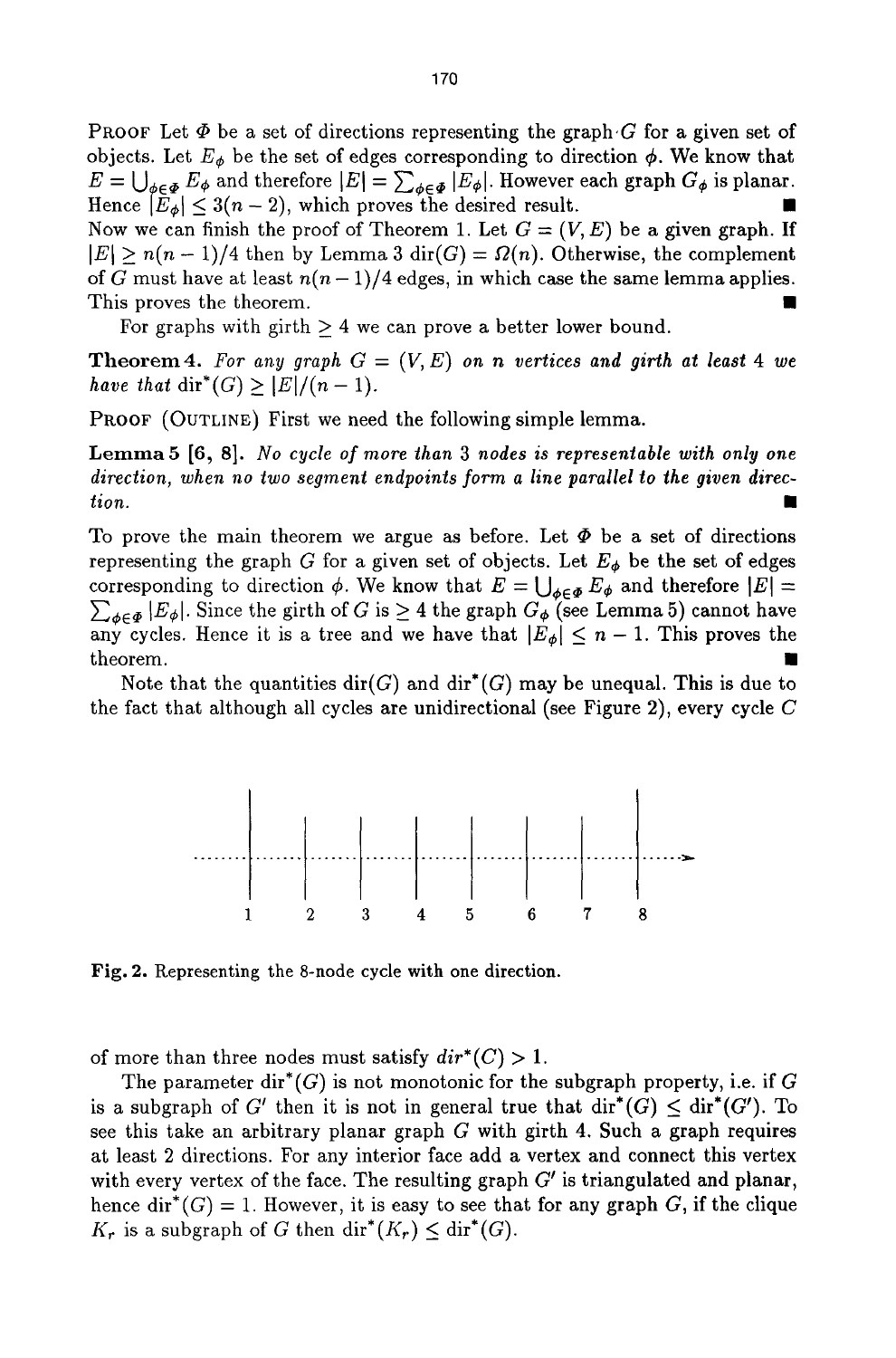#### 2.1 Special graphs

An interesting case occurs when we consider the number of directions for representing the product of graphs (for the definitions see [3]). We say that the representation O of a graph has a visibility gap if there are two directions  $\phi_1, \phi_2$ such that for every  $x \in O \in \mathcal{O}$  any line through x with direction  $\phi$ ,  $\phi_1 \leq \phi \leq \phi_2$ , intersects no object of  $\mathcal O$  except  $\mathcal O$ . Now we can prove the following lemma.

**Lemma6.** Let  $P_n$  denote the path on n vertices. For any graph  $G$  which has a *visibility gap,* 

 $\text{dir}^*(P_n \times G) \leq 1 + \text{dir}^*(G).$ 

**PROOF** (OUTLINE) Consider a representation of the graph  $G$  with a set of direc-



Fig. 3. Representing the cartesian product graph  $L_n \times G$ .

tions  $\Phi$  such that  $\text{dir}(G) = |\Phi|$  for a given collection of objects. By applying an appropriate linear geometric transformation we can reduce as much as we wish the span of the directions of the graph, i.e. we can assume that  $\Phi \subset (\pi/2 - \epsilon, \pi/2 + \epsilon)$ , where  $\epsilon > 0$  is sufficiently close to  $\pi/2$ . We arrange *n* copies of the graph G on the path  $P_n$  such that in no two different graphs are the corresponding copies of the objects pairwise visible along the directions in  $\Phi$ . Using the fact that the graph G has a visibility gap, we can add a new direction  $\phi = 0$  and guarantee that the copies of the convex objects are such that the corresponding weak visibility graph is the cartesian product  $P_n \times G$  (see Figure 3).

For special graphs like multidimensional grids, hypercubes, etc we can give more precise bounds on the number of directions needed for their visibility representation. Namely, we can prove the following result.

#### Theorem 7.

- 1.  $[(n + 7)/6] \leq \text{dir}(K_n) \leq \lfloor n/2 \rfloor$ .
- 2.  $\frac{mn}{m+n-1} \leq \text{dir}^*(K_{m,n}) \leq \min\{m,n\}.$
- 3. dir<sup>\*</sup>( $M_n^a$ ) = *d*, for n sufficiently large, where  $M_n^a$  is the *d* dimensional grid *of side n.*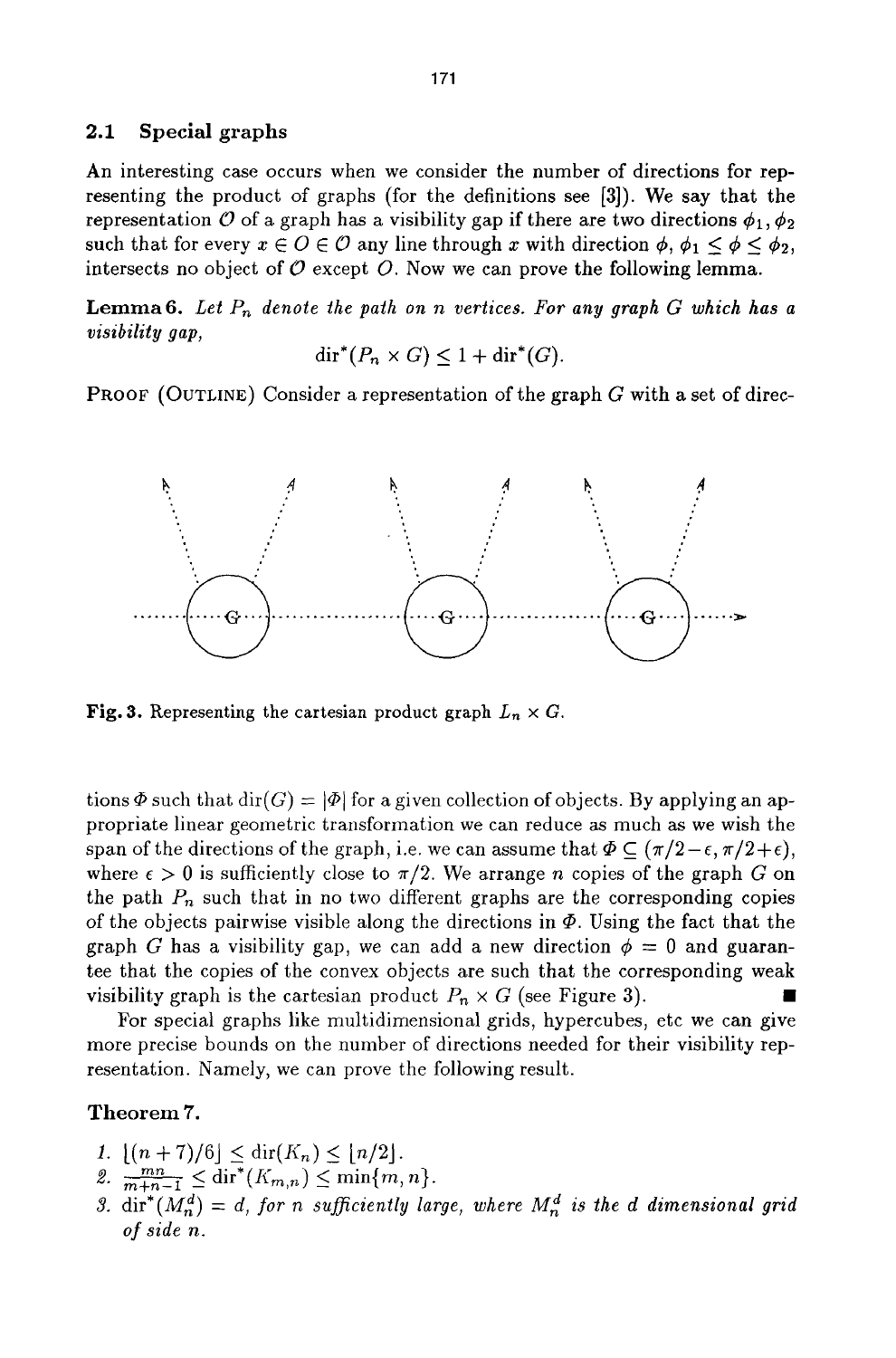4.  $\lceil (n + 1)/4 \rceil \leq \text{dir}(Q_n) \leq \lceil n/3 \rceil$  and  $\lceil n/2 \rceil \leq \text{dir}^*(Q_n)$ , where  $Q_n$  is the *n-dimensional hypercube.* 

PROOF (OUTLINE) We give only an outline of the required constructions. An  $n(n-1)/6(n-2)$  lower bound in part (1) follows directly from Lemma 3. Using the formula for the thickness of  $K_n$  (see [3][page 120]) we can improve this to  $[(n + 7)/6]$ . The upper bound is proved by induction on n (see Figure 4). We



Fig. 4. Representing the complete graph  $K_{n+2}$ .

show how to construct a representation of  $K_{n+2}$  from a representation of  $K_n$ by adding only one new direction. As in Lemma 6 we may apply a geometric transformation that reduces the span of the set of directions of *Kn.* Assume that the objects representing  $K_n$  are sufficiently small and add two new objects A, B as depicted in Figure 4. The result now follows hy induction and from the fact that  $\text{dir}(K_2) = \text{dir}(K_3) = 1$ .

The lower bounds in parts (2) and (3) follow directly from Theorem 4, The upper bound of dir<sup>\*</sup>( $M_n^d$ ) follows from the fact that the d-dimensional grid  $M_n^d$ is the direct product graph of d copies of  $P_n$  and Lemma 6. The upper bound for part (2) follows from the representation depicted in Figure 5. The upper bound dir( $Q_n$ )  $\leq$  [n/3] follows from the fact that dir( $Q_3$ ) = 1 (since  $Q_3$  is a hamiltonian graph) and using the analogue of Lemma 6 for the product graph  $Q_3 \times G$  (i.e. dir( $Q_3 \times G$ )  $\leq 1 + \text{dir}(G)$ , provided that G has a visibility gap). The lower bound for  $\text{dir}(Q_n)$  follows from the fact that  $\theta(Q_n) = \lceil (n+1)/4 \rceil$  (see  $[3]$ [page 121]).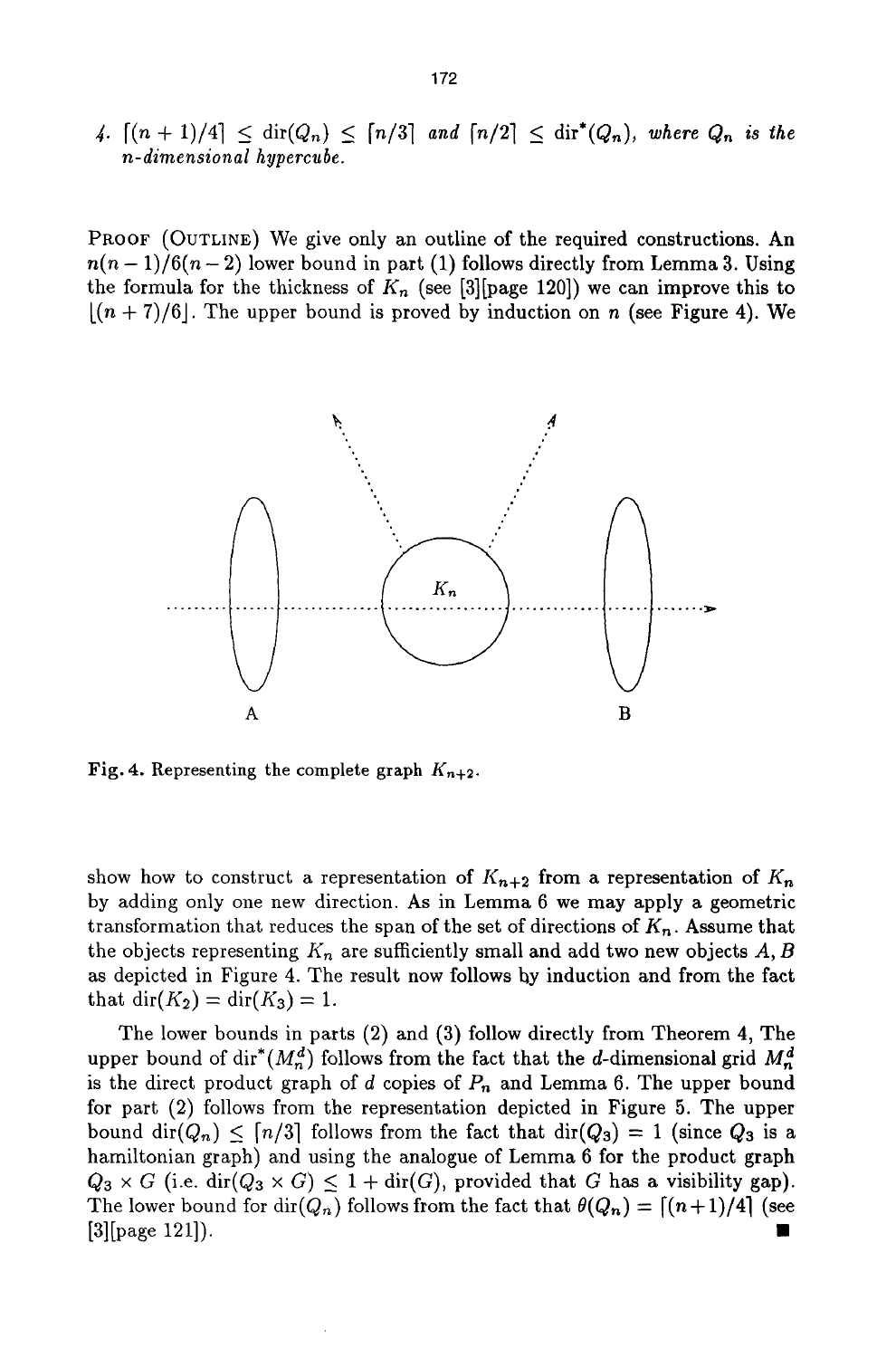

Fig. 5. Representing the complete bipartite graph  $K_{m,n}$ .

# **3 Lower Bounds**

**In this section we use a result of H. Warren [10] on the number of sign patterns of a set of polynomials in order to prove the existence of graphs whose representation requires superlinear number of directions.** 

Let  $p_1, p_2, \ldots, p_m$  be polynomials in r variables and for  $x = (x_1, \ldots, x_r)$  let the sign-pattern at x be the vector (sgn  $p_1(x), \ldots$ , sgn  $p_m(x)$ ) consisting of  $+1$ and  $-1$ . Let  $s(p_1, \ldots, p_m)$  be the number of different sign-patterns for all values of  $x \in \mathbf{R}^r$  .

**Our main theorem makes use of the following result of H. Warren [10].** 

**Lemma 8.** *If*  $p_1, \ldots, p_m$  are polynomials in r variables with degree  $\leq d$  then the  $number\ of\ sign\-patterns\ is\ s(p_1,\ldots,p_m) \leq \left(\frac{4\text{ edm}}{r}\right)^r.$ 

The following theorem is the main result of this section.

**Theorem 9.** *There exist n-vertex graphs*  $G \in \mathcal{G}$  *such that* 

$$
\operatorname{dir}_{seg}(G) = \Omega(n^2/\log n).
$$

**PROOF** (OUTLINE) Suppose that k directions are sufficient to represent every graph. We consider the case where the objects representing the graphs are line segments. There are  $n$  finite, straight line segments determined by their endpoints. For any given direction the visibility of any pair of line segments is determined by whether or not a straight line with slope the given direction and emanating from one straight line segment intersects the other straight line segment. This easily gives rise to  $O(n^2k)$  polynomial conditions of constant degree in at most  $4n + 2k$  variables. By Warren's theorem the number of sign patterns is bounded above by

$$
\left(\frac{n^2kC}{4n+2k}\right)^{4n+2k},
$$

where  $C$  is a constant. In order to represent all possible graphs this quantity

must be at least  $2^{2}$ . Taking logarithms and ignoring lower order terms this means that  $k = \Omega(n^2/\log n)$ . This proves the theorem.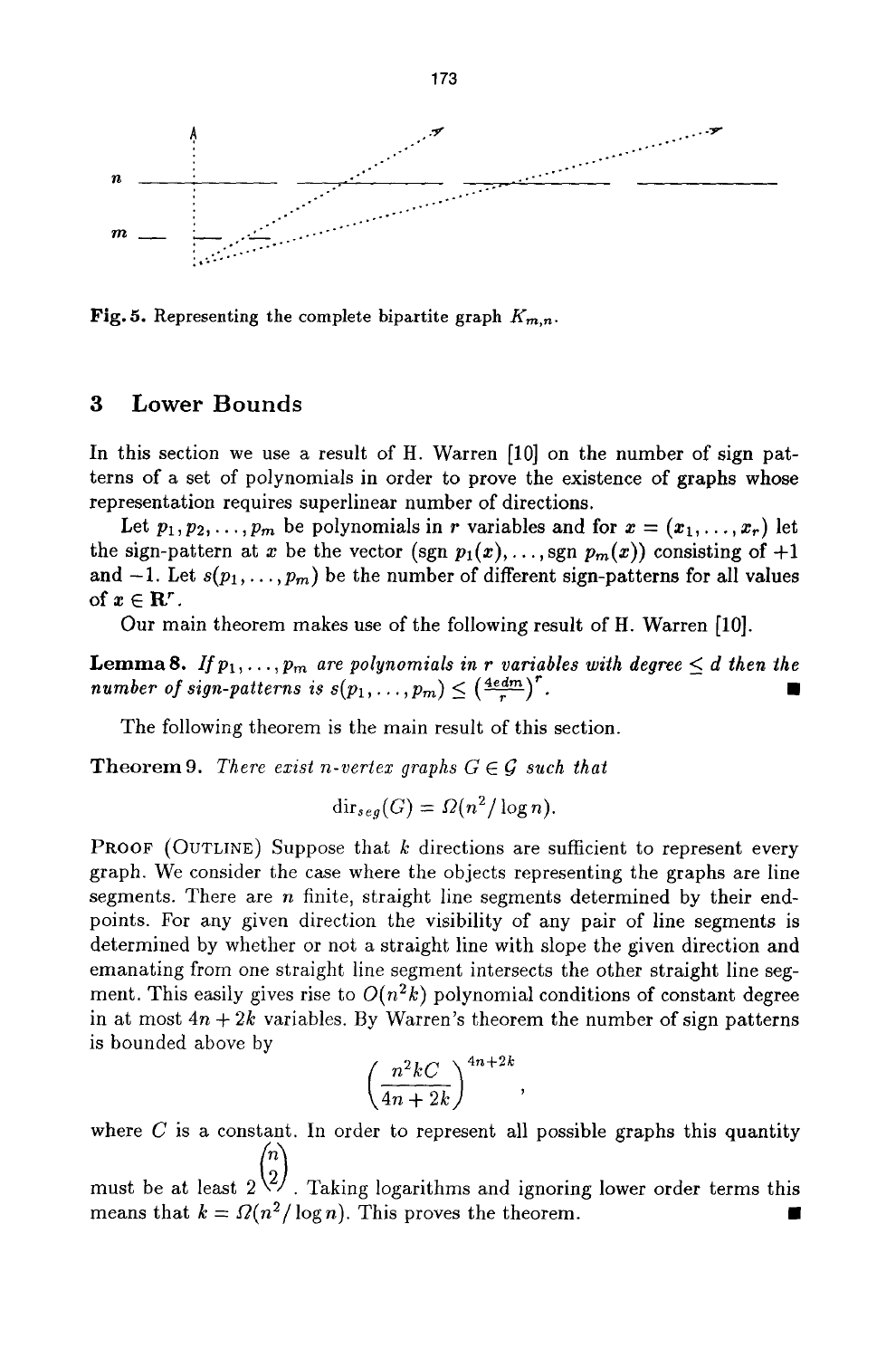A similar theorem holds when the objects are (smooth) convex sets determined by a constant number of variables (e.g. circles, ellipses, etc). A similar lower bound is also possible if the objects representing the graphs are convex polygons. More precisely, as in Theorem 9, we can prove the following result.

Theorem 10. *There exist n-vertex graphs G requiring*  $\Omega\left(\frac{n^2}{\log n} - m\right)$  *directions for their visibility representation by convex polygons whose total number of edges*  $i s \ m \geq n$ .

# 4 Three dimensional representations

In contrast to the two dimensional case, we can obtain unidirectional representations in three dimensional space for a large class of graphs. Here we assume that the objects are polygons which are parallel to the  $xy$ -plane. In the proofs below it will be convenient to use the standard terminology and definitions on the page number of a graph [4, 12].

Theorem 11. *Every graph G which has a hamiltonian path has a unidirectional representation in three dimensional space, where each object is a convex polygon with at most*  $\lfloor n/2 \rfloor$  *vertices, and this bound is tight.* 

PROOF (OUTLINE) We give only an outline of the algorithm. First we show how to represent hamiltonian, one-page graphs. Initially, we represent the vertices of the graph as segments of equal length. The segments are parallel and their corresponding endpoints form two parallel straight lines. This represents the hamiltonian path. Next, beginning with the outermost edges of the graph we augment appropriately the lengths of the adjacent vertices so that the visibility representation of the segments coincides with the representation of the given graph. Clearly, this shows that hamiltonian, one-page graphs have a unidirectional representation with parallel segments.

We use the transformation above for graphs of arbitrary page number  $p$ . We represent each page with parallel segments and join the corresponding vertices to form polygons with p vertices. In general, these will be star-polygons. However, it is easy to see that in the transformation of the previous paragraph we can adjust at will the range of length of the segments representing our graph. This easily implies that the corresponding polygons may be assumed to be convex with p vertices (notice that if  $p = 2$  then the representation can be assumed to be planar).

First we prove an  $n-1$  upper bound. It is easy to see that the complete graph  $K_n$  can be represented with  $n-1$  pages, where the vertices on the spine form a hamiltonian path. To represent G put a hamiltonian path of G on the spine and delete edges of  $K_n$  which are not edges of G. This gives a representation of G on at most  $n-1$  pages. Now the previous argument implies the desired result.

The proof of the  $|n/2|$  upper bound is based on a partition of the set of edges of the complete graph into  $\lfloor n/2 \rfloor$  paths. The partition can be such that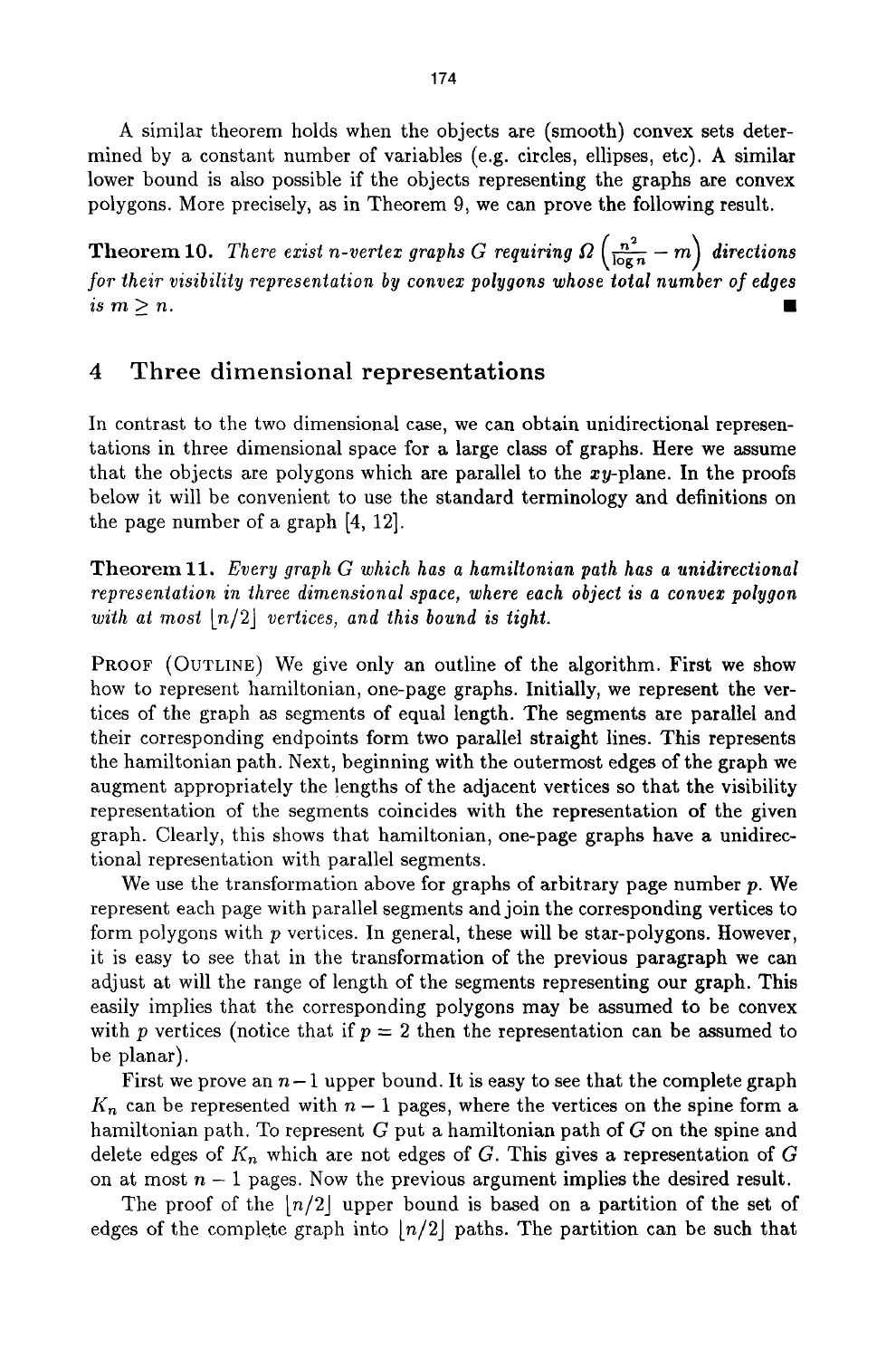each path lies on a page. This and the previous argument implies the required bound for any graph G. The reason this bound is tight is that  $K_n$  has exactly  $n(n-1)/2$  edges and, not counting the edges on the spine, no page can have more than  $n-1$  edges.

We can give a related theorem for the case of planar graphs, where the visibility representation uses star polygons having  $O(1)$  vertices. Namely we can prove the following result.

Theorem 12. *Every planar graph G has a unidirectional representation in three dimensional space, where each object is a lO-vertex star polygon.* 

PROOF (OUTLINE) We give an outline of the algorithm. The representation with star-shaped polygons follows by induction on the number of vertices of the planar graph. First we give a representation with overlapping star-polygons on the plane; here adjacency means that two polygons overlap. By "lifting" the polygons in parallel in three dimensional space we get the desired representation.

We use the fact that every planar graph has a vertex of degree at most 5. Delete such a vertex from the given planar graph. The remaining graph has a representation satisfying the conditions of the theorem. Now add the deleted vertex and represent it as a star polygon which overlaps only its adjacent star polygons. This gives the desired representation.

An even stronger theorem has been independently proved in [2], namely every planar graph has a uni-directional representation in three dimensional space by rectangles parallel to the  $xy$ -plane, where the visibility direction is parallel to the z-axis.

# 5 Conclusion

In this paper we have studied the number of directions needed in the visibility representations of graphs. We have obtained several sharp upper and lower bounds for general as well as special graphs. Several interesting questions concern tightening the existing upper and lower bounds. For example, as shown in Section 3, Theorem 8 implies there exist graphs with lower bound  $n^2/\log n$ on the quantity dir<sub>seg</sub>. We conjecture that this lower bound is tight. A similar question applies when the objects are (smooth) convex sets: Is it true that  $\text{dir}(G) \leq n$ , for every graph G? It is known that every planar graph is a subgraph of a unidirectional visibility graph on the plane by using line segments [8]. However we conjecture that there is a constant  $k$  such that every planar graph is a  $k$ -directional visibility graph (here visibility refers to the notion of visibility as defined in this paper).

Another interesting problem concerns the complexity of the problem  $\text{dir}(G)$  < k, for G a graph on n nodes and k constant (or variable). In particular, is there an efficient (even approximation) algorithm for computing the function  $\text{dir}(G)$ ? We conjecture that this is not true.

A rather intriguing question concerns the study of the number of directions needed for the visibility representation of the product graph  $H \times G$  in terms